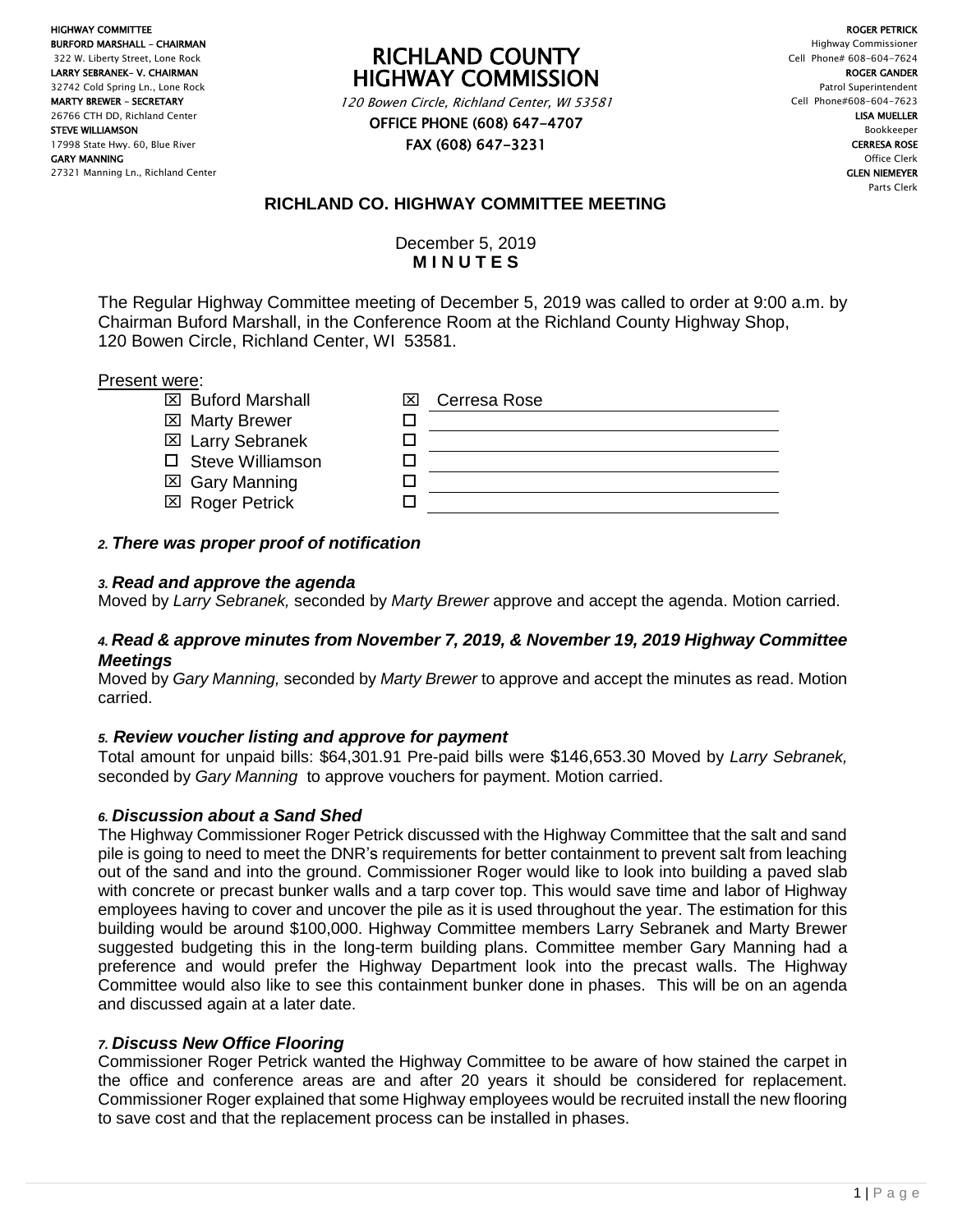#### *8. Update on Equipment Schedule*

Commissioner Roger Petrick looked into equipment leasing verses purchasing a new track excavator and shared his findings with the Highway Committee. Roger explained that leasing would also include a warranty for equipment maintenance. The Commissioner also informed the Highway Committee that the Highway Department is now a member through Sourcewell, which allows the Highway Department to save money on purchasing and leasing of equipment. The Highway Committee would like Roger to research more into what budget accounts leasing impacts as well as the financial impacts of leasing verses purchasing.

#### *9. Tri-County Airport Update*

There will be an airport meeting Friday December 6 to discuss the status of the airport project as well as the financial situation with current bills and funding. Commissioner Roger Petrick discussed that State Senator Howard Marklein has also been asked to be involved in helping find and fund a long-term solution.

#### *10. Campus Bridge Update*

Currently the Highway Department is waiting on the UW Campus to release ownership of the campus bridges. Once these bridges have been released it will be put on the agenda for the City of Richland to discuss inspections and replacements or repairs.

#### *11. Discuss Bridge Inspections*

It was brought to the Highway Committee's attention that the Highway Commissioner will not have time to allow him to conduct bridge inspections in-house at this time. Commissioner Roger suggested to the Highway Committee to continue with services through Westbrook for the time being. The Commissioner discussed possible future training of an employee of the Highway Department to complete the extensive bridge inspection certification to continue to keep this service in-house in the future. Marty Brewer made a motion and Gary Manning seconded to approve continuing services Westbrook for bridge inspections. Motion carried.

#### *12. Discuss County Patrol Superintendent Position*

Commissioner Roger Petrick would like the Highway Committee to consider creating and hiring a County Patrol Superintendent. This position would allow the Commissioner more time to focus on projects as well bridge inspections, attend meetings and complete tasks. This new position would be state partially state compensated in the same way that the current position of State Patrol Superintendent is. The impact to the County will depend on how the position is contracted with the state. Details for this position need to be worked out such as making it a salary position, work vehicle provided, etc. The creation of this position would be posted with the Highway Committee conducting interviews. Also with the creation of this position the Highway Department will have the opportunity to go through a slight restructure. Larry Sebranek made a motion and Gary Manning seconded to have the Highway Commissioner take the position proposal to Carlson Dettmen and to work out the details and work description before an official motion is made. Motion carried.

#### *13. Discuss 5 Year Plan*

The Highway Committee was presented with the Highway Departments 5 year plan. Larry Sebranek made a motion and Marty Brewer seconded to approve the 5 year plan that was presented. Motion carried.

#### *14. County Highway O Update*

Highway Commissioner Roger discussed with the Highway Committee that the plan for the Highway O project has gone past its deadline date and currently the state will be denying any more project or engineering costs. Roger has been meeting with SEH about the final engineering costs and a few minor changes are being made to the final plan to cut costs and get this project completed.

#### **15.** *Commissioner's report*

*a. State-* Salt brine has been made and storage tanks have been filled. Patching on STH 171 and STH 80 south has been completed. Some ditching on the 4 lanes and STH 130 has been done. All employees attended in-house flagger training. Crews have been busy snow plowing as needed.